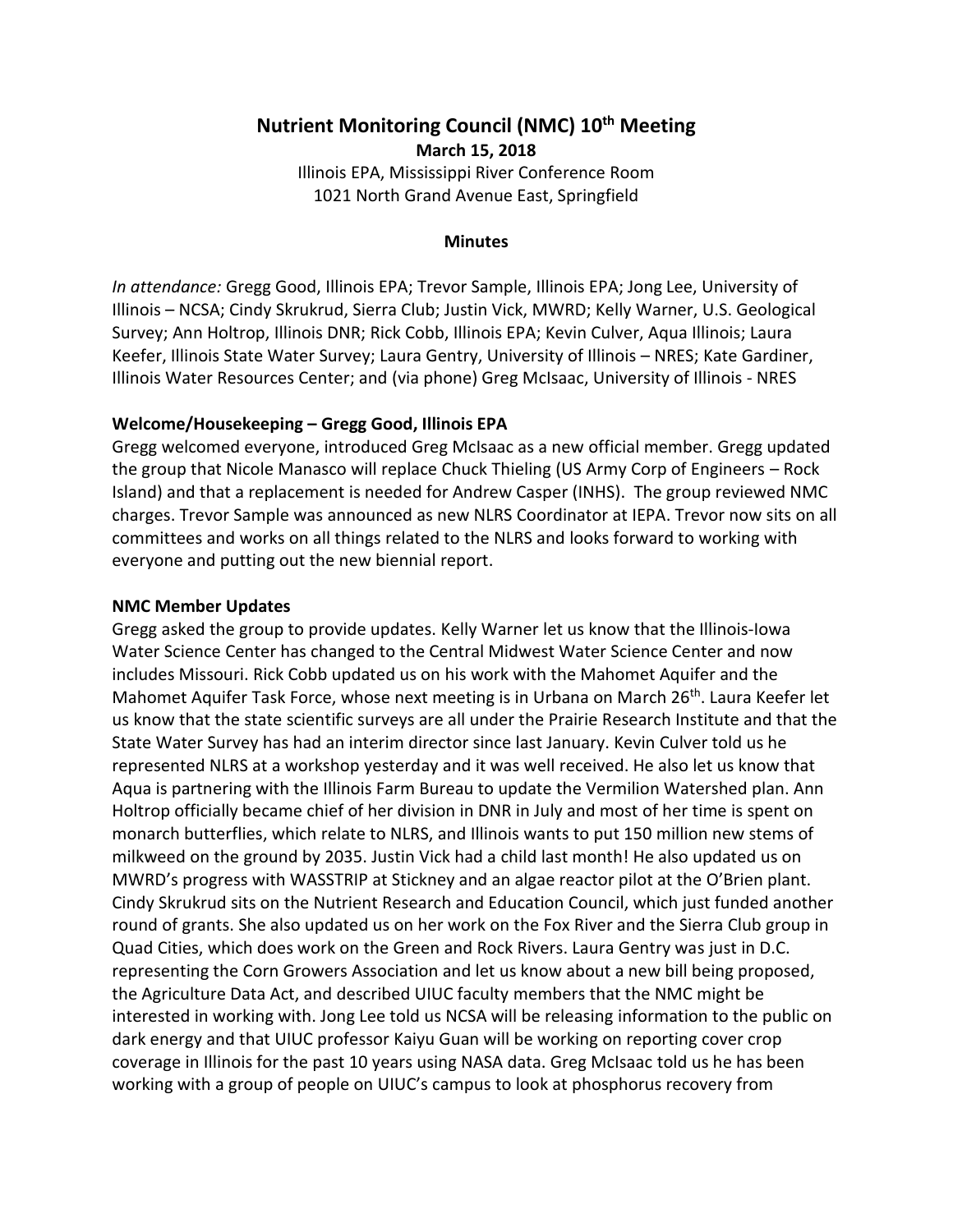wastewater treatment plants and ethanol production facilities. The group is putting on a workshop on campus April 11<sup>th</sup>-12<sup>th</sup> if anyone wants to join.

## **NMC September 6, 2017, Meeting Review and Minutes**

While reviewing the minutes from Sept. 6<sup>th</sup> meeting, Gregg Good would like Greg McIsaac and Jong Lee to confirm that their updates were correct. Greg McIsaac's revised update for the Sept. 6<sup>th</sup> meeting minutes will be "Greg McIsaac reported that a team at the U of IL was in initial work phase of a research project on the technology and economics of recovering phosphorus from ethanol production facilities and wastewater treatment plants in comparison to changes in agricultural production practices."

# **Inaugural Nutrient Loss Reduction Strategy Conference – Gregg Good, Illinois EPA**

The conference was November 28-30, 2017 in Springfield. The purpose was to celebrate two years of NLRS progress and release of the First Biennial Report (August 2017), as well as encourage communication and collaboration with all involved, as there was little opportunity for all prior to the conference. Day 1 consisted of opening talks. Day 2 consisted of plenary sessions (Sessions A, B, C, and D). For Session C: Monitoring Nutrient Loads and Water Resource Outcomes – Progress, Opportunities, and Challenges, the speakers were Gregg Good, Kelly Warner, Paul Terrio, Greg McIsaac, and Jong Lee. The speakers were followed by a panel discussion with questions. Day 3 consisted of session wrap-ups. For the Session C wrap-up, there was a discussion of future needs, including those for USGS Super Gage Network, Great Lakes to Gulf and site suggestions, documenting water quality outcomes, the need for water quality standards development, and the question of who will do what Dr. Mark David and Dr. Greg McIsaac have been doing for us for free? Laura Gentry brought up that U of I is advertising a position for replacing Dr. Mark David, the NMC would need to talk to Dr. Jeff Brawn if they have any recommendations or ideas for the position. Dr. Greg McIsaac recommends Dr. Reid Christianson or Dr. Laura Christianson as being capable of doing the work. Gregg Good wonders if the work could be part of the function of the science team. The NMC might have Laura Gentry draft up a letter that the council could look at, sign, and send to Dr. Jeff Brawn. NMC members agree they want someone who is both capable and interested in doing the work. Dr. Greg McIsaac will give more thought to working on the 2019 NLRS Biennial Report. Laura Keefer says the State Water Survey has a long-term sediment monitoring network at the USGS Gage at Rockton, which is right near the Illinois-Wisconsin border. At that site, the sediment is some of the lowest in the state. She wonders if it would it be worth testing for Nitrogen or Phosphorus?

# **New Collaboration with the Univ. of IL Extension – Trevor Sample, Illinois EPA**

Trevor provided updates for the NLRS Watershed Coordinators and the NLRS Science Team. The Illinois EPA needs to have some people working on the ground on the watersheds, so they partnered with UIUC Extension to work in priority watersheds for four years. Want to provide outreach and technical assistance, put in 319 grants and other grants, as well as coordinate local initiatives and collaborate with other organizations. The two coordinators will be located in Galva, IL and Effingham, IL. The Galva Watershed Coordinator will be working on the Lower Rock River and Mississippi North Central (Flint/Henderson) and will begin at the end of May. The Effingham Watershed Coordinator will be working on the Embarras River and Little Wabash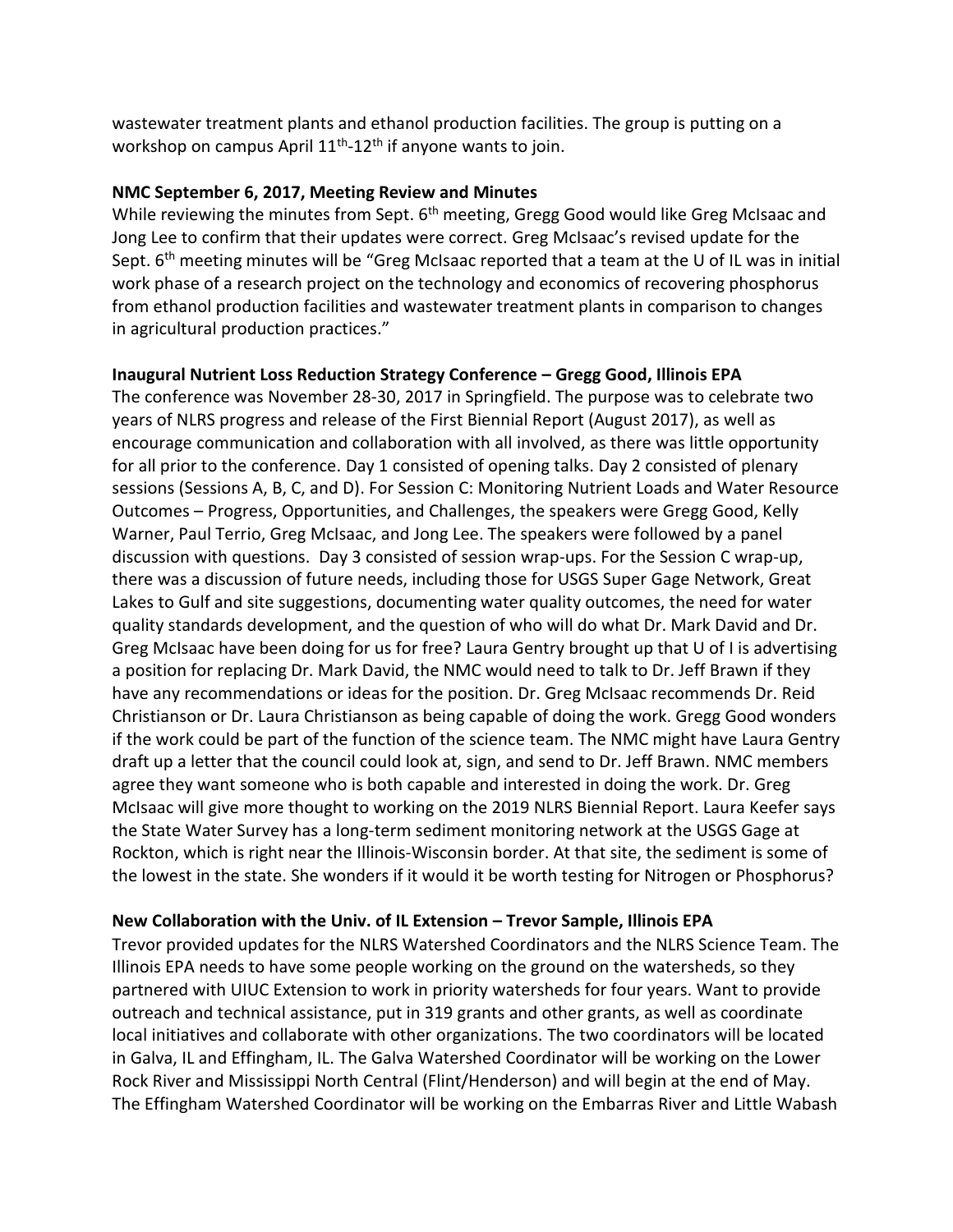River and will start mid-April. The project also includes funding for an Extension Water Quality Science Team. The members are Laura Christianson, Jonathan Coppess, Paul Davidson, Cameron Pittelkow, Maria Villamil, Suzanne Bissonnette (administrative), and Reid Christianson. They will provide technical support, etc. Trevor will be working to have the Science Team meet the Soil & Water District staff and meet people who want to do watershed plans. Similar to the US EPA Watershed Plan, it will be funded through 319 grants, though typically looking at a smaller scale – HUC 10 and HUC 12 watersheds.

#### **NLRS Biennial Reports, First and Future – Gregg Good and Trevor Sample, Illinois EPA**

The first biennial report came out in August, 2017. NMC makes up Chapter 7 and it outlines who we are, what we do, and our goals. The data for August 2015 - January 2017 show that for annual load (lb.), Illinois River at Florence/Valley City had the greatest amount of Nitrate, Phosphorus, and suspended sediment. For annual yield (lb/acre), Green River near Geneseo had greatest Nitrate concentrations, Embarrass River at Lawrenceville and Little Wabash River at Carmi had highest Phosphorus, and Embarras River at Lawrenceville had highest suspended sediment. The second biennial report is due for fall of 2019. The goal for the next NMC Summary is to think about what we want to include in the next biennial report.

### **USGS Happenings and Updates – Kelly Warner, U.S. Geological Survey**

USGS has undergone some reorganization, there are now fewer states in each group rather than a Midwest group. Illinois will be a part of the Central Midwest Water Science Center, which consists of Illinois, Missouri, and Iowa. There is a video on USGS Continuous Monitoring in the Mississippi River Basin, which Kelly showed the group. There are 9 Super Gage sites; 8 that we've done previously and now we have the Joliet site. Nitrite is being measured at 7 sites currently, Phosphate at 4 sites currently (had been removed for the winter or due to needed manufacturer servicing), and Chlorophyll at 2 sites (Florence and Joliet). Cindy pointed out that having this continuous Super Gage in Joliet, we might be able to see the change in real time as MWRD implements their changes. The Annual Report will be completed to IEPA by end of April by Paul Terrio. The USGS Mississippi River Basin Nutrient Story Map is a great way to lay out the NLRS visually. Kelly will send out the link to the Story Map. There will be a congressional briefing on Nutrients in the Upper Mississippi River Basin, sponsored by Senator Baldwin's office in Wisconsin.

### **Great Lakes to Gulf (GLTG) – IL NLRS Data Portal – Jong Lee, University of Illinois NCSA**

The GLTG Observatory is a geospatial application that integrates water quality data from multiple sources to visualize nutrient pollution and water quality conditions in the Mississippi River. It is funded by the Walton Foundation and the portal is hosted at NCSA, a GLTG resource. The current URL is [https://ilnlrs.ncsa.illinois.edu,](https://ilnlrs.ncsa.illinois.edu/) but they hope to update it to have Great Lakes to Gulf in the URL name. GLTG receives its initial data from IEPA Ambient Water Quality Monitoring Network, Data from Fox River Study Group, Data from Upper MIS River Restoration, USGS, USGS – Super Gages, and GREON, a buoy deployed to collect nutrient data. GREON is deployed in 7 locations: Lake Decatur, IL River near Alton, other locations in Wisconsin. GLTG has initial GIS layers of the river network, US state boundaries, Total annual N from point source by HUC8, Avg. annual nitrogen fertilizer inputs from 1997-2006, and the latest EPA impaired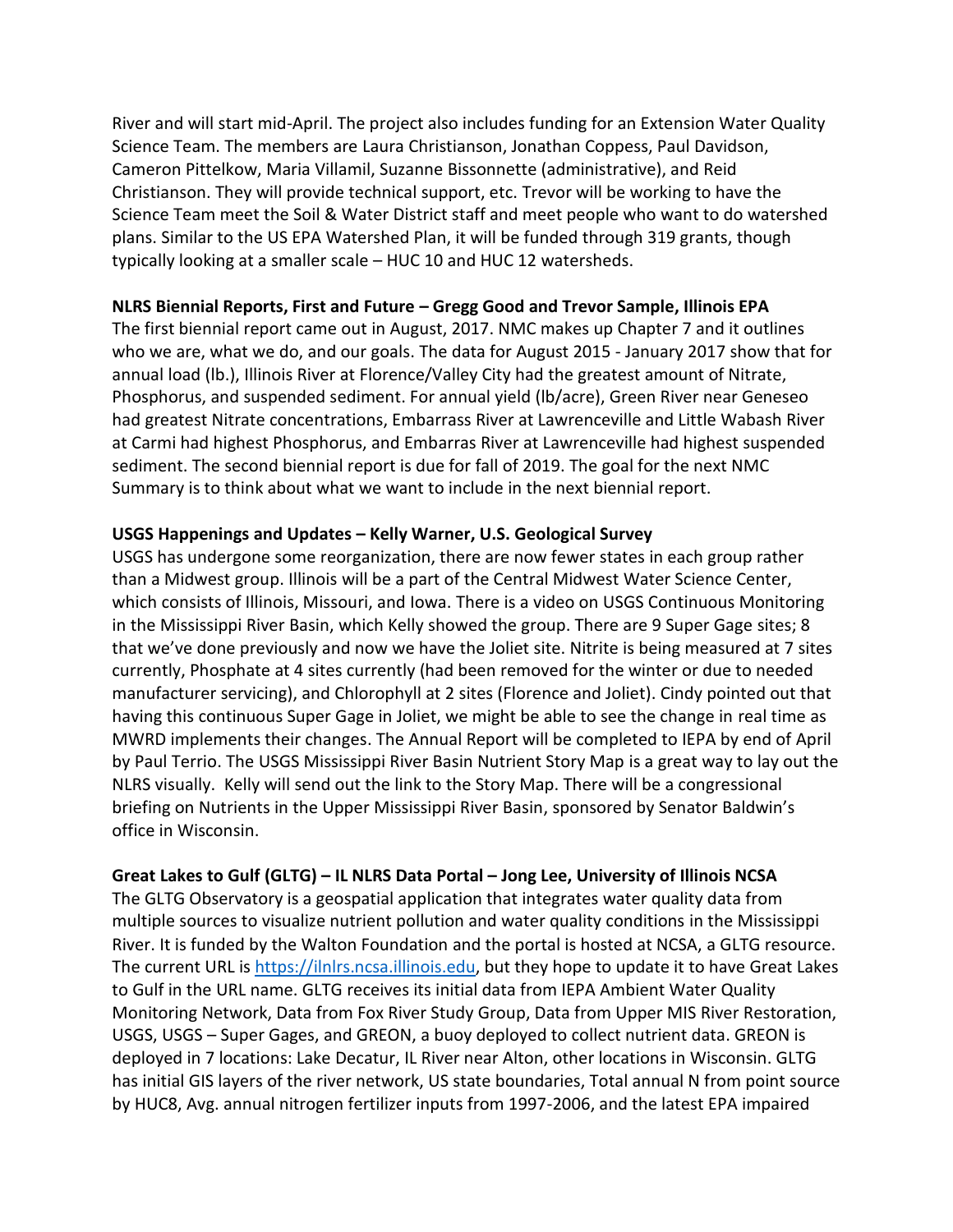stream segments. You can pick different parameters to compare between sensors. You can explore and download the data and are able to filter by location, data sources, date/time period, etc. Jong gave a real-time demonstration on his computer and Trevor asked if GLTG could add the super gage number next to the name. GLTG needs feedback on static contents (under About page or Welcome page), parameters, and user interface (it may be needed to be reviewed in terms of feasibility of implementations). The contact is Jong Lee, who can be reached at [jonglee1@illinois.edu.](mailto:jonglee1@illinois.edu) The NMC members agreed the partners need to be updated on the GLTG About page. In terms of bringing data to the portal, there are two options. If you have web service and access specification, GLTG team can harvest automatically and regularly from the web service (ex: USGS, EPA STORET). If you have a static file such as Excel, CSV, etc., please send the files to GLTG team, we will parse and load to the portal (ex: Fox River data, UMRR data). Regardless of how data is available, GLTG team needs to understand the data specifications, metadata, parameters, units, etc. – it may require cross-walk among similar parameters.

#### **Legislative Initiatives Update – Gregg Good and Trevor Sample, Illinois EPA**

Gregg shared a potential piece of legislation that may be coming from Representatives Kind (WI) and Davis (IL) regarding the Upper Mississippi River Basin. Since early 2000s, Representative Kind has had several bills that haven't ultimately been funded, but he's been trying to get USGS funding to set up a nutrient sediment network for UMR (IA, MN, WI, MO, and IL). The UMR Association folks have been asked by Kind to look at past legislation and see if it could be improved. The UMR Task Force talked about how they would monitor the entirety of the UMR if they had money to do so. This could get slipped into this bill. Many states now have their own nutrient strategies and a few states have dedicated funds to address nutrient strategies. The Governor of Iowa just signed legislation for \$282M to fund their nutrient strategy. At the Policy Working Group Meeting at the November NLRS Conference, people brought up the idea of creating a Communications Subgroup Committee and reaching out to people who haven't been engaged yet. The goals of the subcommittee are to create a general PowerPoint presentation that people can use to deliver the same, unified message and drafting a letter to send to politicians. We haven't brought in politicians to tell them about the strategy, so we are going to send a letter along with copies of the strategy and the biennial report to every senator in IL. This is to let them know that the NLRS is something that's happening in their district and to answer questions their constituents might have.

**Statewide Nutrient Load Estimates Corrections – Greg McIsaac, University of Illinois – NRES**  At the Illinois River at Valley City, we should've used 85% as the fraction in IL instead of 93%. Vermilion River at Danville should have been 92.6%. This is important because when estimating the loads leaving IL, we scale it back by the fraction of the river that is in IL. In Table 3.4, the 1980-1996 and 1997-2011 studies should have the Nitrate and Total Phosphorus data corrected down. Estimated annual Nitrogen losses leaving IL in 2011-2015 were 8% less than losses during the 1980-1996 baseline period. These losses are not the sum of the loads from the 8 major rivers, but an estimate of the losses from the states as a whole based on losses from the 8 major rivers. In Figure 3.2, the estimated TP load for 1980-1996 changed slightly from the estimate appearing in the NLRS because the additional concentration and flow data modifies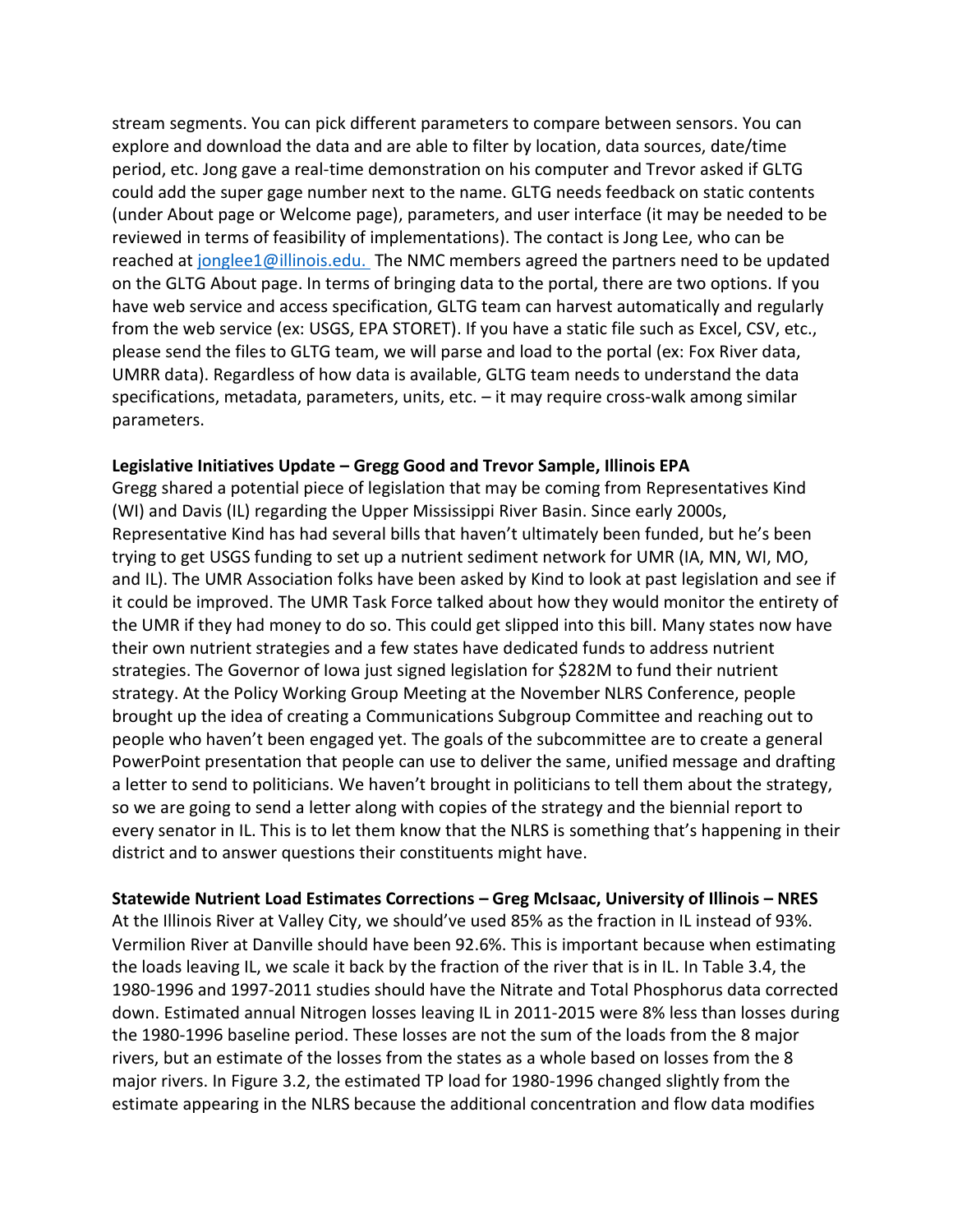the relationship. Additional issues to consider in the future are about 54% of the Rock River above Joslin is in WI. So we used the difference between loads at Joslin and Rockton to represent the IL portion of the Rock, but this leaves out about 1,100 sq. miles of the IL portion of the Rock River basin above Rockton. For the state as a whole, we implicitly assume that the nutrient yields from the ungauged areas (~30% of the state) are equal to the avg. nutrient yield from the gauged areas. Nutrient yields from the ungauged areas might be better estimated by relationships of nutrient loads to watershed characteristics observed in the gauged areas (e.g. land use, slope, rainfall, etc.). Gregg wondered if there should there be an addendum for this information. Trevor said we could mention this in our Nutrient Monitoring section of the next report, but he doesn't know that we need to make an addendum for a 1% difference in the nitrate.

# **Havana Lowlands Groundwater Study Update – Rick Cobb, Illinois EPA and Kelly Warner, U.S. Geological Survey**

Groundwater can be a source of nitrate to the Mississippi River, some of the highest nitrate comes during low flow. They studied a groundwater well site near the edge of an irrigation ditch and Quiver Creek. In a Quiver Creek longitudinal survey, they were looking at various cross sections, seeing low concentrations in streams. They found higher concentrations in low flow conditions and did 54 point readings, as opposed to continuous sampling. Nitrate in the groundwater well ranged from 17.7 ( $2/16/18$ ) – 22.4 ( $6/29/17$ ) mg/L as N. Isotope analysis indicates that fertilizer is a major source for the nitrogen. Discreet sampling ranged from 0.6  $(1/19/18)$  to 4.9 (4/11/17) mg/L as N. On October 3<sup>rd</sup>, 2017, the Quiver Creek longitudinal survey mean was 0.8 mg/L and the groundwater well was 19.4 mg/L. Next steps would be the installation of piezometers near Quiver Creek, along suspected flow path, surveying elevations of piezometers and collecting water level data, pumping piezometers and collecting real time pH, D.O., Temperature, and Nitrate, collect at least one isotope sample, and calculate hydraulic gradient and conductivity.

# **Next Steps – Gregg Good, Illinois EPA**

Today's action items were writing a potential letter for recommendations for U of I's vacant position, considering the role of the new science committee, needing more piezometers for groundwater flow path in the Havana Lowlands study (need another year's worth of data), and considering the Super Gage at Rockton in WI. Kelly will contact Wisconsin. Topics/presentations for next meeting might be how other states are funding their nutrient strategies (both implementation and monitoring work).

The next meeting date is August 29<sup>th</sup>, 2018 in Urbana. The next annual conference date is to be determined, but possibly in November again.

### **Adjourn**

### **NMC Member Extended Updates**

*Kelly Warner:* Illinois-Iowa Water Science Center has changed to the Central Midwest Water Science Center and now includes Missouri, which started doing a terrestrial LIDAR group. The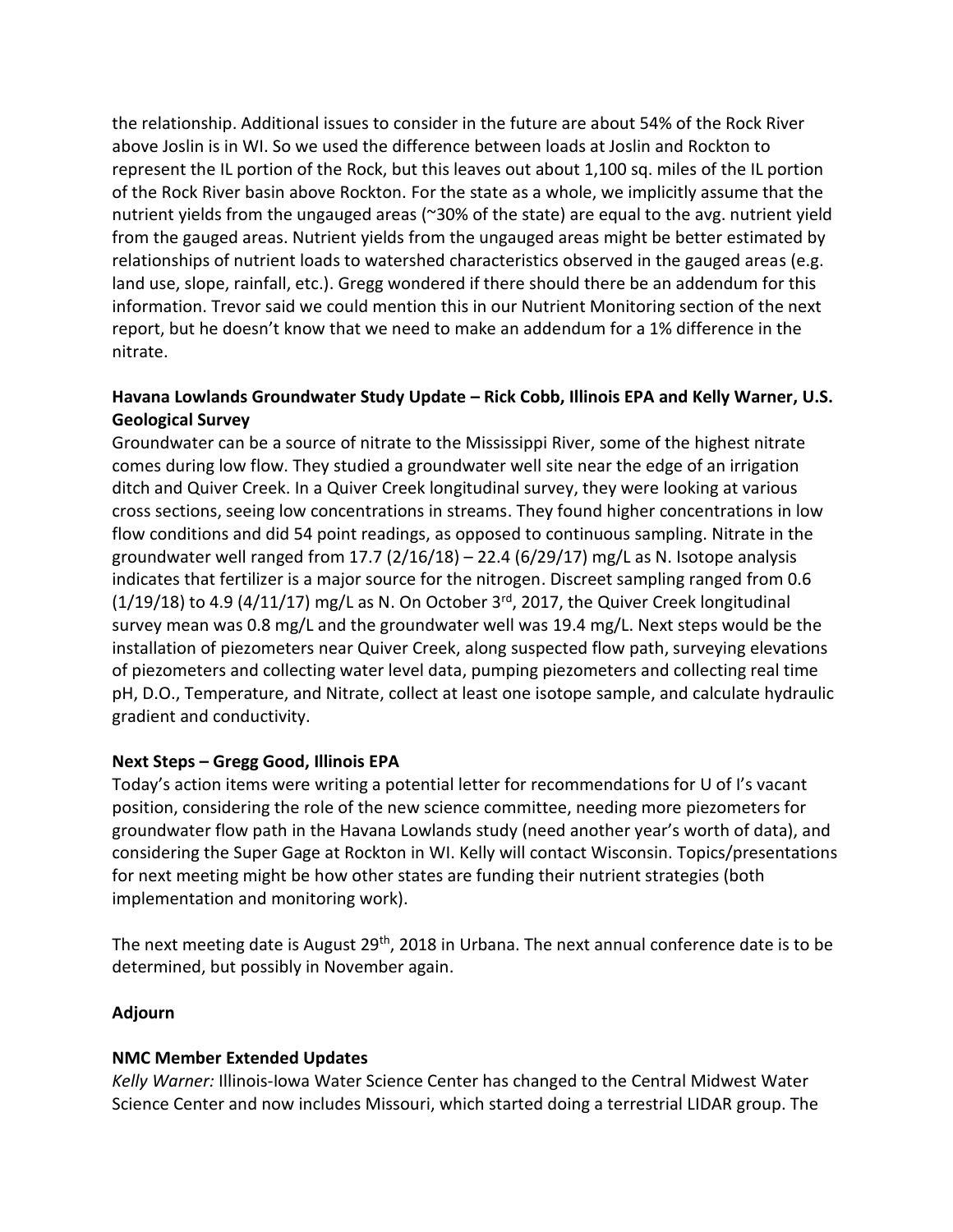center has not updated its website yet, they need approval from DOI. The trend for groups is to have fewer people in management and more people in field and project roles.

*Rick Cobb*: Rick has been spending a lot of time working on natural gas storage release in Mahomet Aquifer, there's a lawsuit filed with Attorney General's office because private wells are impacted by gas. Mahomet Aquifer Task Force established and had their first meeting in Decatur, second meeting coming up in Urbana March 26<sup>th</sup>.

*Laura Keefer*: State scientific surveys are under Prairie Research Institute (PRI) and there are five surveys (Illinois Natural History Survey, Illinois State Archaeological Survey, Illinois State Geological Survey, Illinois State Water Survey, and Illinois Sustainable Technology Center). The IL State Water Survey has had Kevin O'Brien as an interim director since last January.

*Kevin Culver*: Represented NLRS at a workshop yesterday and it was well received. Aqua is partnering with IL Farm Bureau and matching funds for 319 grants to update Vermilion Watershed plan.

*Ann Holtrop:* She officially became chief of her division in DNR in July. Hired someone to devote time to non-game aquatics, work on species recovery, and pick up some work in the Cache. Hired a wildlife action plan coordinator. Most of her time is spent on monarchs, that's why she was presenting at the Farm Bureau meeting today, lots of talk about NLRS when talking about monarchs. IL wants to put 150M new stems of milkweed on the ground by 2035, IL Monarch Project wants to develop a statewide action plan for monarchs and then implement it.

*Justin Vick:* Had a child last month! Nutrient efforts have been continuing at MWRD, WASSTRIP coming online in spring, pulling P out of recycle stream. 1/3 of the Phosphorus remains in the plant at Stickney. Initially 1-2 mg/L, now 0.9 mg/L, Ostara brings it down to 0.6 mg/L. With WASSTRIP, it gets down to 0.3 mg/L. Doing feasibility studies for all plants. Have an algae reactor pilot at O'Brien plant, using biofilm on tracks and dip into pool and algae grows on the tracks and you can grow the algae and market it, possibly for fish food. Goal for algae reactor is to get to get above 12 hours for HRT and 90% removal.

*Cindy Skrukrud:* Sits on Nutrient Research and Education Council and they've got another round of grants that they've funded, so far they've funded \$16M in research in their first 5 years. Trying to do more outreach, she was at the DeKalb County Farm Bureau on Monday. Does a lot of work on Fox River, the Survey has updated their Fox River database and is working on a trends report for the summer. On Fox River, all wastewater plants trying to get Phosphorus down to 1 mg/L. By 2021, they will have reduced Phosphorus load during summer months in Fox River by 70%, though their model says it may not resolve the algae problem. Has a Sierra Club group in Quad Cities that does monitoring on Rock River & Green River and they're working on getting their data on their website in real time. Has River Prairie Group that does monitoring in DuPage County. With agreement between environmental groups and MWRD, MWRD will look at nutrients in Chicago waterways. As of January, she cut her time to 3 days/week.